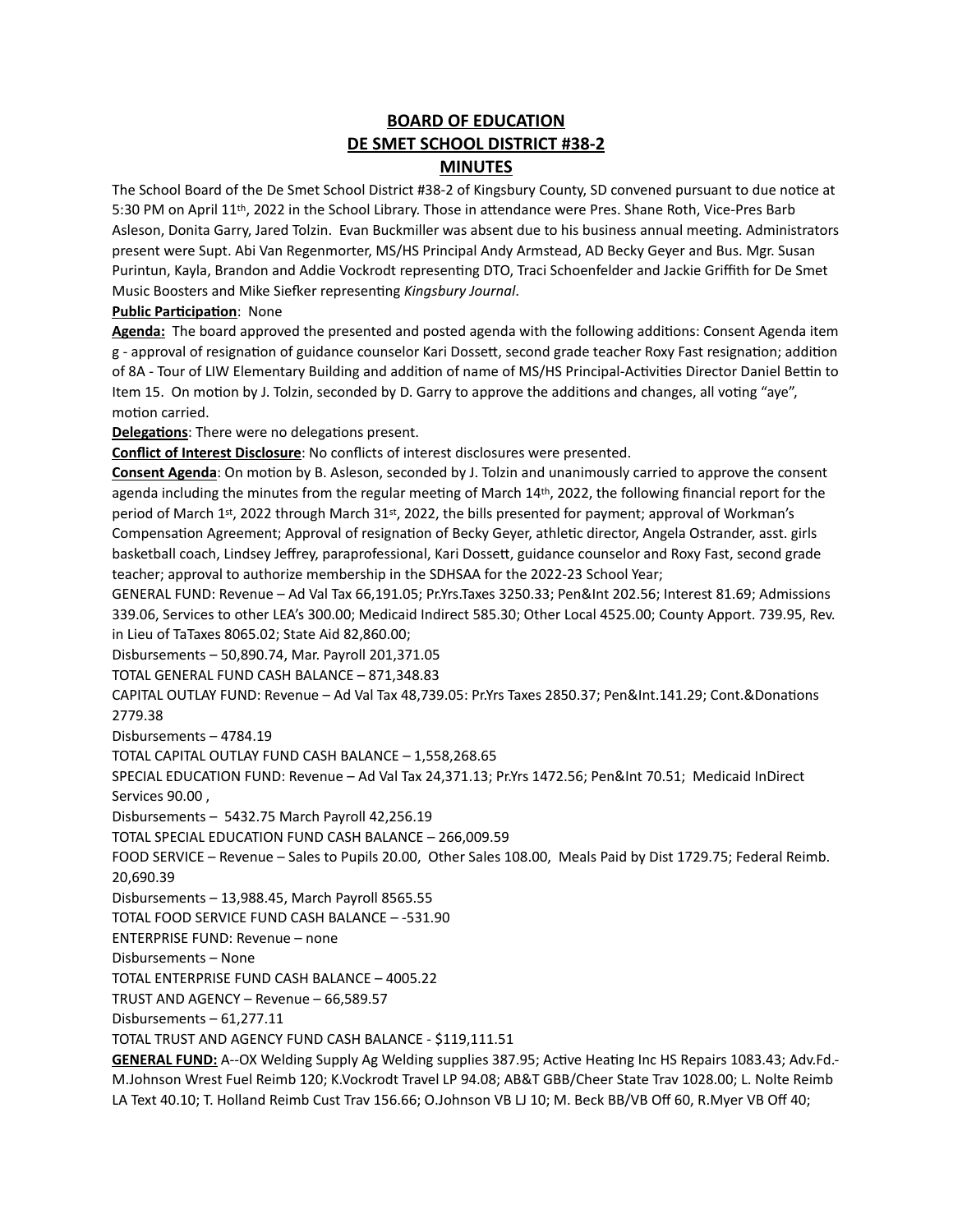K.Buchholz VB Off 70; K.Halverson VB OFF 60; J.Burke VB Off 45; J.McCune VB Off 35; E.Poppinga VB off 20; C.Birkel VB Off 75; C.Fields VB Off 175; A.Asleson VB Off 50; D.Hansen Off BB 50; D.Wilkinson Off BB 25; C.Munger Off BB 20; M.Dylla Off VB 20; E.Albrech VB/BB Off 75; T.VanRegenmorter BB Off 60; B.VanREgenmoter Off BB 100; D.VanRegenmorter Off BB 50; B.Timp Off BB 65; E.Sudenga Off BB 90; L.Somsen Off BB 505; D McCune Off BB 305; W.Linke Off BB 185; M.Kerkvliet Off BB 230; A.VanRegenmorter Travel 182.55; AB&T State BBB Travel 768; AB&T State Cheer Travel 264; Flowers On Main Memorial 31.95; A.Armstead Travel 41.95; J.Penney Reimb Supp 89.79; SDSU Foundation Science Fee 100; C.Tangen Library Reimb 715.45; K.Dossett Reimb State Trav 133.08; Sunshine Bible Track Fee 125; B.Geyer Reimb AD Trav 399.53; S.Purintun Bus Off Trav 29.70; Vince Relays Track Fee 150; Total Gen Fd. Adv. Fd 7279.84; Avid Hawk Tech Serv 45; Burnison Plumbing, Camera for LIW Lines 1248.48; Century Business Prod Copier Maint 952.76; City of De Smet Utilities Bus Gar 42.59, Bldg Utilities 499.29 Total 541.88; Culligan Utilities 26; Dakota Potter Supply Kiln Repair 256; De Smet Flowers Memorials 120; De Smet Food Serv Reimb Feb/Mar Adult meals 3424, Snack Refund 1365.71 Total 4789.71; Dustex Cleaning Serv 543.65; Foreman Bus Sales Trans Repairs 203.48; G&R Controls LIW Repairs 2133.68; Hillyard Cust Supp 3839.23; Innovative Off Solutions Cust Supp 205.30; Instrumentalist Music Awards 146; Jones School Supply Music Awards 65.16; Jostens Grad Supp 248.70, Awards 179.62 Ath Awards 70.95 Total 499.27; Kingsbury Electric Trans Comm 54.44, Shop Repairs 136.30 Total 190.74; Kingsbury Journal Bd Comm 164.28, Journalism Pages 200 Total 364.28; Lang Link Prof Serv 18.36; Maynards Cons.Sc Supp 171.38; McLeod's Printing Election Supp 86.67; Music in Motion Band Supp 41.40; NESC Gen Serv 22.51 Trans Drug Testing 360.54 Total NESC 383.05; NW Serv Bus Gar Utilities 302.77, Bldg Utilities 2904.94 Total 4207.71; O'Keefe Implement Trans Rep/Maint 114.01; Office Peeps Copier Supp 702.67; Otter Tail Power Bus Gar Utilities 180.34, Ath Fd Utilities 130.26 Bldg Utilities 6705.47 Total 7016.07; Pitney Bowes Comm 146.10; Ramkota Hotel Watertown GBB St Tournament 4479.60; Ramkota Inn Aberdeen BBB State Tourna 5807.56; Rich's Gas 'n Serv 524.84; Runnings Cust Supp 49.56; SDHSAA State Medals 21; Smith's Lumber Cust Supp 160.90; Tessman Seed Hort Supp 298.12; Trustworthy Hardware Cust Supp 19.89; Valley Fibercom Ath Fd Comm 66.98; Zell Manufacturing Repairs/Maint 40; **TOTAL GENERAL FUND EXPENDITURES 49,277.71**

**CAPITAL OUTLAY FUND EXPENDITURES**: Ultra-Conn Point UPS/Network 2563.34 **TOTAL CAPITAL OUTLAY FUND EXPENDITURES 2563.34**

**SPECIAL EDUCATION FUND EXPENDITURES**: McCrossan Boys Ranch Out of Dist Tuition 1802.51; Mitchell School Dist Out of Dist Tuition 800; NESC Early Childhood 376.90, School Psych 648.07, Speech Path 1132.27, Physical Therapy 279.60, Occupational Therapy 512.12 Total NESC 2948.96; **TOTAL SPECIAL EDUCACTION FUND** 

# **EXPENDITURES 5551.47**

**FOOD SERVICE**: CASH-WA of Fargo Supplies 498.74, Food 6510.23 Total CASH-WA 7008.97; Child and Adult Nutrition Food 32.55; Maynards Food 360.30; Nita Muser Reimb Diet Requir. 184.54; Performance Foodservice Supplies 117.45, Food 4530.24 Total 4647.69; Prairie Farms Dairy Food 789.01; School Nutrition Association Membership Fees 97.00 **TOTAL FOOD SERVICE EXPENDITURES 13,120.06**

#### **TOTAL EXPENDITURES ALL FUNDS 70,512.58**

Pres Roth, on behalf of the Board of Education, added a thank you to Coach Geyer for all she has done for the District and students. How much everyone has appreciated her efforts for all the athletic programs. Additional gratitude was extended to Lindsey Jeffrey, who has assisted the district as not only a para, but as a long-term substitute when needed; to Kari Dossett, who has counseled students during difficult times of the pandemic and also stepped up when needed as cheer and prom advisor. The Board also thanked Roxy Fast who has been an excellent elementary teacher for many years. She will be greatly missed by both students and staff.

**NESC Report**: Barb Asleson, NESC Representative, reported that the Coop is in the midst of negotiations and working on the preliminary budget for FY23. The NESC main office is undergoing renovations to address drainage issues and areas in need of repairs and updates.

### **Education Enhancement Foundation**: No report

**Legislative Report**: No report

**Buildings and Facilities Report**: The board and guests will tour the LIW elementary building further down in the agenda.

**Principals Reports**: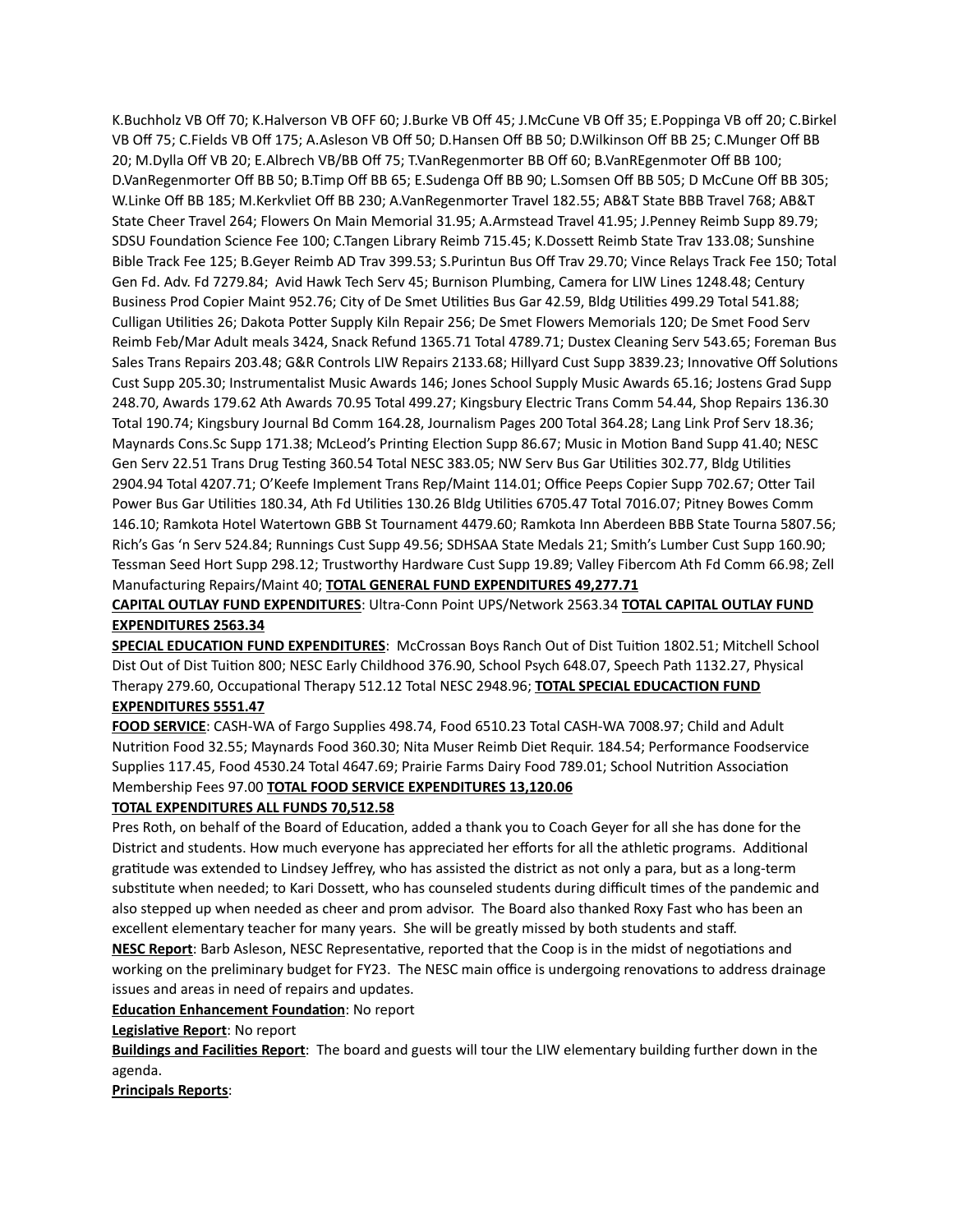On Weds, April 13th, Case Renaas along with Steve Rowe, Lake County Deputy Sheriff and school resource officer will be speaking to De Smet, Arlington, Iroquois, Lake Preston and Willow Lake High School students about the consequences of underage drinking and driving. With spring prom and graduation celebrations, the presentation is a timely reminder to students.

The Quarter 4 midterms are Thursday, April 14th.

CPR Training for both 8th and senior students will be held the following week. The State of South Dakota requires Districts to do at least one training before graduation. De Smet offers the training to MS and then, again as seniors as a refresher.

Prom will be held on Friday, April 22<sup>nd</sup>, with parents hosting after-prom activities following. The Drive-up will begin at 7 PM. The paperwork needed for guests and photos along with sign-up sheets have been in the office for several weeks.

The Sanford Underground Research team that had been scheduled earlier in the year will be doing their presentation on April 28th for students 6-12. Topics will include Darkmatter, Life in a Borehole and Neutrinos. Math instructor Connie Geyer will be taking students to Deubrook HS on April 27th for the D&D math contest. What had been an annual tradition for many years, has been cancelled the last two years due to the pandemic.

Graduation will be held on Saturday, May 7th. For board members that are participating in the ceremony, practice will be held the morning of

Supt. Abi reported that elementary standardized testing is being completed. Mrs. Dossett has done a nice job helping the students and staff through the process.

The LIW students will be attending a children's play at SDSU on April 27th. The activity is paid for through the "Box Top" Funds. There are many other field trips that will be taking place over the next few weeks as school nears the completion of yet another year.

AD Geyer completed the reports noting a very successful winter sports season for wrestling, girls basketball and boys basketball, with many accolades being bestowed on individual athletes. Kalen Garry and Rett Osthus have been nominated for Mr. Basketball. Kennadi Buchholz and Kalen Garry have each been selected as top "5" basketball players in the State by media sportswriters. Both athletes have been interviewed by television media crews and received numerous awards for their exceptional HS athletic careers. AD Geyer also noted that she has updated the wrestling portion of the school website and is currently working on the basketball pages.

The spring sports started immediately after the State Tournaments were completed. Track equipment is out for practicing and at this time, there are 5 home track meets scheduled with weather permitting.

The Athletic Banquet sponsored by the Booster Club will be held on Sunday, May 15th at 6:30 PM. An apology was offered for the Sunday event but finding an evening date that does not conflict with other activities has been impossible.

The Fall and winter schedule is completed and HS secretary Melody Perry is working to add it online to the website calendar. It is not only athletics, but the music concerts and drama are also scheduled. Ms. Geyer is hoping for a smooth transition to the new activities director but will also be available for assistance. The Board again, thanked her for going above and beyond n this year after losing long time Athletic Director Marv McCune. The District was more than fortunate to have her skills and insight to make sure all bases were covered not only for the District, but most especially for the athletes to be given all opportunities that they could upon such successful seasons.

**Music Boosters Trip**: On motion by J. Tolzin, seconded by D. Garry to approve Music Boosters Trip in Spring 2024. Traci Schoenfelder and Jackie Griffith, music booster officers, reviewed the proposed itinerary for music students to travel to Chicago March 31-April 5th, 2024. The reason for the switch from past trips to Washington DC and New York is the continued threat of COVID and restrictions. Although looking out two years, they felt it prudent to make changes now and for addressing expenses for the smaller groups. Students will have opportunities to perform both in instrumental and vocal presentations. Fundraising continues for this endeavor and as they do so, having a booked trip helps all of those involved to know the goals anticipated. The Board thanked Mrs. Schoenfelder and Mrs. Griffith, along with the Music Booster Board, for all their work and efforts to make this trip and opportunity available for the students. All members voting "aye", motion carried.

**Elementary Building Tour**: At this time the board and guests toured the LIW elementary school building. The tour provided a chance to review the necessity of a new structure for the elementary students and staff due to building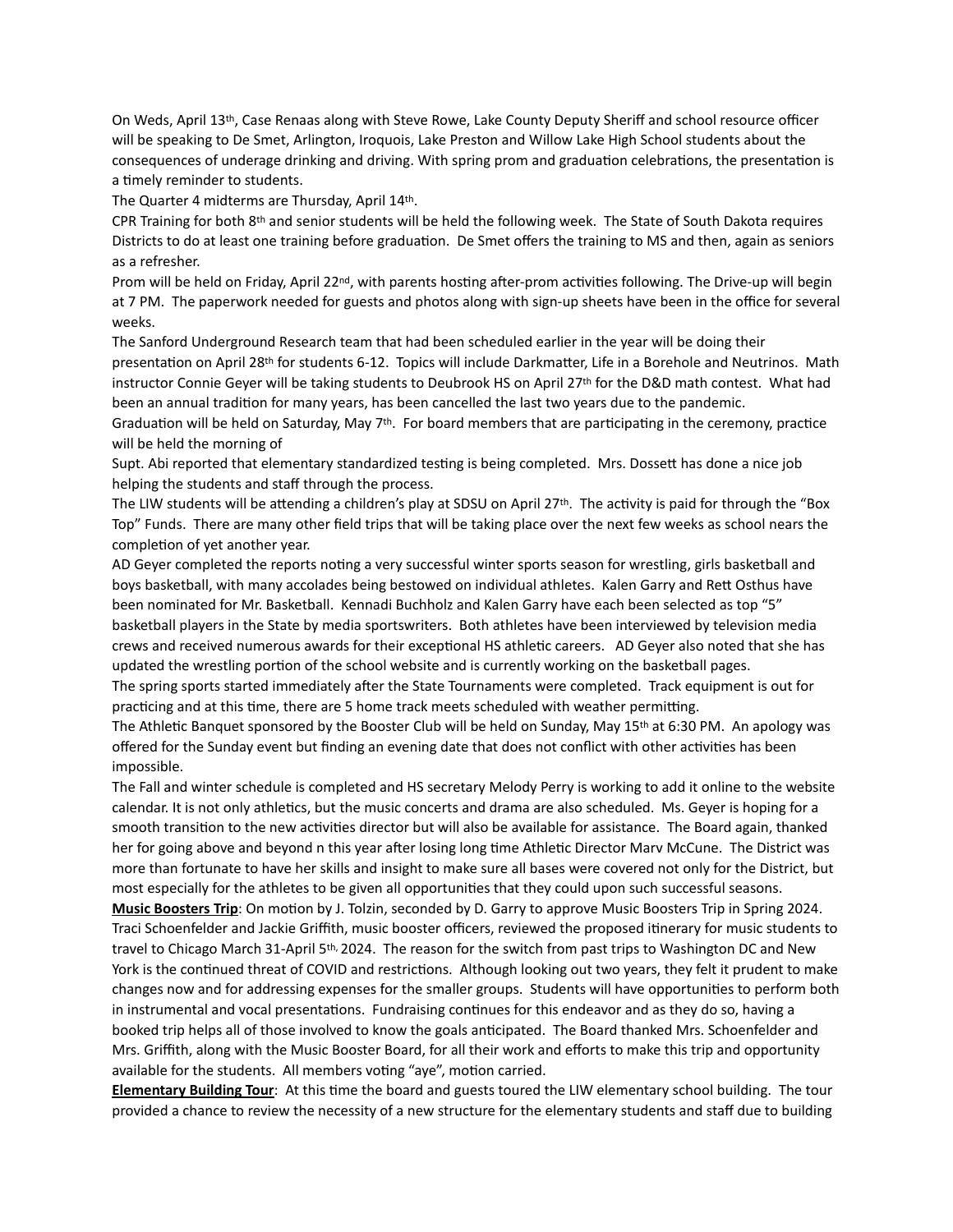deficiencies. Mr. Terry Holland, head of buildings and grounds maintenance, was not able to be present but provided a significant list of the issues and problems the elementary building is experiencing. The plumbing, HVAC and ADA requirements top the list of making renovations extremely complicated and extensive. Other issues include security, cement work, playground surfaces, and kitchen repair.

**Discussion and possible motion on Bond Resolution**: The board re-visited prior discussions of the building project and the proposed bond resolution, agreeing that there is absolutely a need for renovation or new construction. The problems are growing and becoming more expensive even with the repairs and "band-aids" being done. Board members noted that they have been contacted by community members as to the proposed project and some have concerns of timing and need. Pres. Roth noted that due to the cost to the tax payer and the project expense, he proposed to table agenda items 9 and 10 (Motion on Bond Resolution and Approval of Engagement with DA Davidson) until all board members are present to vote along with after the public meeting that is scheduled for April 21st for public input along with the public tours scheduled for later in April. Bond attorney Todd Meierhenry had been contacted through DA Davidson and Company and it was reported back that the Board could go as late as the regular May 9<sup>th</sup> board meeting and meet all legal notification deadlines. On motion by B. Asleson, seconded by D. Garry to table agenda items #9 and #10 until the next regular meeting. All voting "aye", motion carried.

## **Motion to approve Engagement Contract with DA Davidson for issuance of general obligation Bonds**: Tabled for May regular meeting.

**Health Insurance Contract FY2023**: The board reviewed the presented health insurance increases. The district received an 8% increase, or \$67.91 on a single plan. Overall rate increases within the pool ranged from rate reduction of -14% to increases of 8%. The district will continue to offer three deductibles of \$1000, \$1500 and \$2000 along with a health savings plan of \$4000. Coverage continues through the Northern Plains Insurance Pool with a change of vendor to Wellmark BCBS effective July 1, 2022. There were also slight increases for the dental and vision plans but no increase in life insurance plans. The NPIP will continue offering identity theft coverage and the employee wellness plan. On motion by J. Tolzin, seconded by B. Asleson to approve the district's renewal in the Northern Plains Pool. All voting "aye", motion carried.

**Motion to adjust spring coaching positions based on participation numbers**: Supt. Abi asked the board to adjust the additional track coaching position that was not assigned to the golf program. There are 43 track athletes with 1 head coach and 2 assistants. The golf program has 35 athletes with 1 coach. Supt. Abi consulted with the DTO, who were agreeable to making the transfer of coaching positions for the larger need in the golf program On motion by D. Garry, seconded by J. Tolzin to approve the position change. All voting "aye", motion carried. **Motion to cast ballot for ASBSD Board of Directors**: On motion by B. Asleson, seconded by J. Tolzin to cast the district ballot for Shane Roth for the position of Northeast Area ASBSD position. All voting "aye", motion carried. Pres. Roth reported that the NE area had recently held an online meeting and discussed similar concerns, such as negotiations. He said one always learns from the experience of visiting with other board members from other Districts. He also encouraged board members to consider attending the ASBSD/SASD Joint Convention in August. **Motion to approve the 2022-2023 Negotiated Agreement**: On motion by J. Tolzin, seconded by D. Garry to approve the presented 2022-2023 negotiated agreement. Certified staff received a 6% increase along with remaining with the current health insurance benefit of \$1000 deductible. The Hiring Base was raised from \$43,000 to \$44,000. All voting "aye", motion carried. Pres. Roth and Vice-Pres. Asleson reported that the DTO negotiating members Lindsey Nolte and Tacy Boldt thanked the district for the proposed increases along with the bonus' given last August. Staff were very appreciative of the Board's generosity

**Motion to approve Daniel Bettin as MS/HS Principal and Activities Director**: On motion by B. Asleson, seconded J, Tolzin to approve the contract of Daniel Bettin for FY 2023 as MS/HS Principal and Activities Director. All voting "aye", motion carried. Supt. Abi reported that 10 applications were received and the committee interviewed three individuals. All were very strong and excellent candidates. Principal Bettin comes to the De Smet School from Russell-Tyler-Ruthton HS with 22 years of experience with a vast knowledge in many areas of academics and activities. He has researched the De Smet Community and was impressed with how progressive and friendly it is. The Board thanked Principal Armstead for all he has done for the school along with his versatility in both academics and technology and wish he and his family the best in his new position near his family.